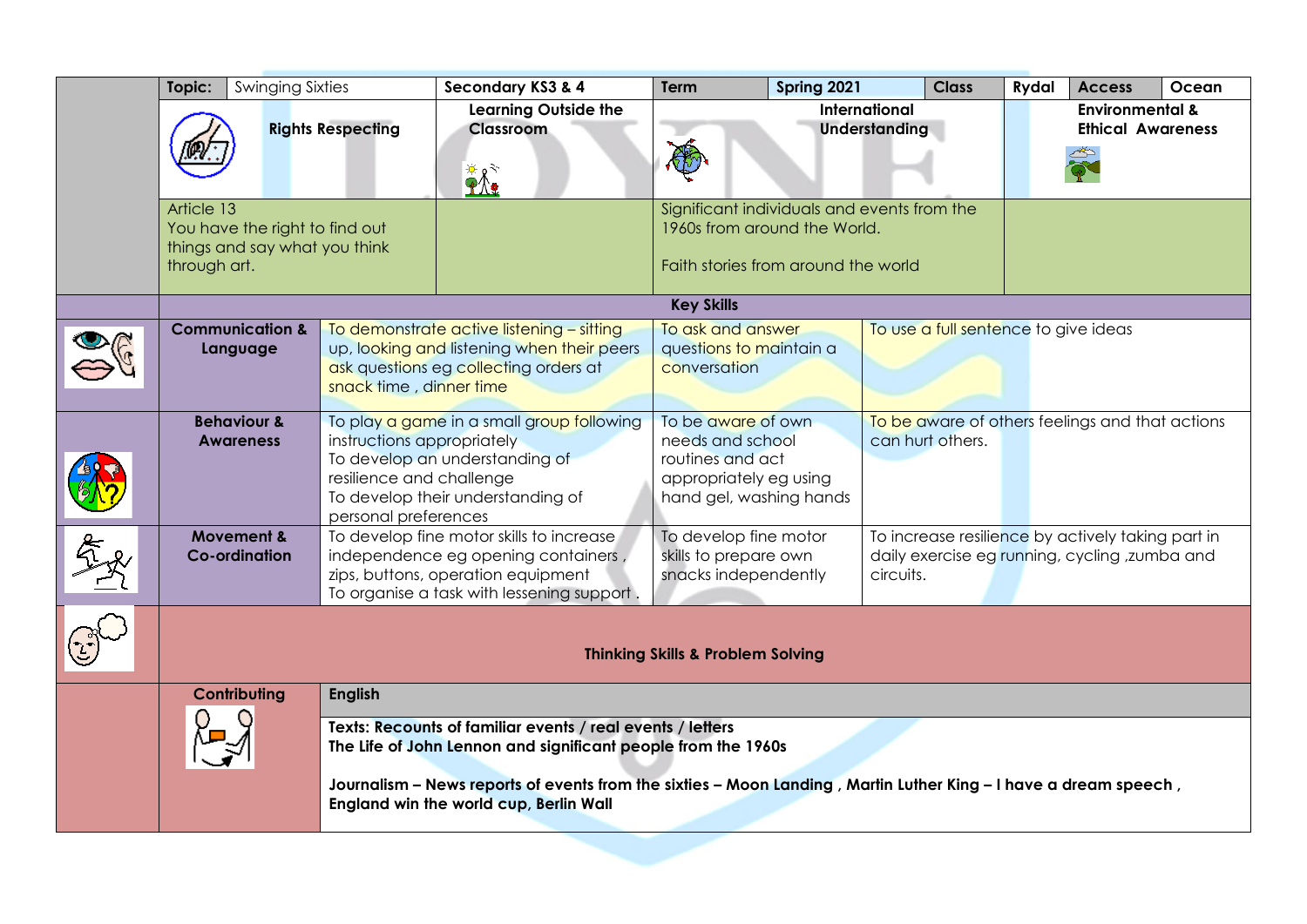|                     | Reading |                                              | Writing                 | Spoken Language                                    |  |  |
|---------------------|---------|----------------------------------------------|-------------------------|----------------------------------------------------|--|--|
|                     |         | • read accurately by blending the            | Form upper and          | Listening to and learning new<br>$\bullet$         |  |  |
|                     |         | sounds in words                              | lower-case letters in   | vocabulary e.g. mind maps, venn                    |  |  |
|                     |         | reading accurately by blending<br>$\bullet$  | the correct direction   | diagrams (language builders p61-67)                |  |  |
|                     |         | the sounds in words that contain             | starting and finishing  | Request items needed for literacy<br>$\bullet$     |  |  |
|                     |         | the graphemes taught so far,                 | in the right place form | based tasks - pencil, book, glue stick             |  |  |
|                     |         | especially recognising alternative           | lower-case letters of   | using simple sentences                             |  |  |
| <b>Faculties of</b> |         | sounds for graphemes                         | the correct size        | Can answer why and how questions                   |  |  |
| Learning            |         | reading accurately words of two<br>$\bullet$ | relative to one         | and those releating to emotions                    |  |  |
|                     |         | or more syllables that contain the           | another in some of      | articulating and justifying answers,               |  |  |
|                     |         | same graphemes as above                      | their writing           | arguments and opinions                             |  |  |
|                     |         | reading words containing                     | use spacing between     | giving well-structured descriptions,<br>$\bullet$  |  |  |
|                     |         | common suffixes                              | words.                  | explanations and narratives for                    |  |  |
|                     |         | reading some words with                      | Hold a pencil with      | different purposes, including for                  |  |  |
|                     |         | contractions (for example, I'm, I'll,        | correct grip            | expressing feelings                                |  |  |
|                     |         | we'll), and understand that the              | Write a sentence with   | gaining & maintaining the interest of              |  |  |
|                     |         | apostrophe represents the                    | a capital letter and    | the listener                                       |  |  |
|                     |         | omitted letter(s)                            | full stop.              | considering and evaluating different               |  |  |
|                     |         | reading aloud books closely                  | Use adjectives in       | view points, attending to and                      |  |  |
|                     |         | matched to their improving                   | sentences to make       | building on the contribution of others.            |  |  |
|                     |         | phonic knowledge, sounding out               | writing more            | giving well-structured descriptions,<br>$\bullet$  |  |  |
|                     |         | unfamiliar words accurately,                 | interesting.            | explanations and narratives for                    |  |  |
|                     |         | automatically and without undue              | write sentences that    | different purposes, including for                  |  |  |
|                     |         | hesitation                                   | are sequenced to        | expressing feelings                                |  |  |
|                     |         | listening to, discussing and<br>$\bullet$    | form a short narrative  | gaining & maintaining the interest of<br>$\bullet$ |  |  |
|                     |         | expressing views about a wide                | Retell an event using   | the listener                                       |  |  |
|                     |         | range of contemporary and                    | time connectives        | considering and evaluating different<br>$\bullet$  |  |  |
|                     |         | classic poetry, stories and non-             | Begin to organise       | view- points, attending to and                     |  |  |
|                     |         | fiction                                      | work into paragraphs.   | building on the contribution of others.            |  |  |
|                     |         | discussing the sequence of events            | Use a connective to     | participating in discussions,<br>$\bullet$         |  |  |
|                     |         | in books and how items of                    | join 2 sentences.       | presentations, performances, role                  |  |  |
|                     |         | information are related                      | Spell common            | play, improvisations and debates                   |  |  |
|                     |         | becoming increasingly familiar               | exception words         |                                                    |  |  |
|                     |         | with and retelling a wider range of          |                         |                                                    |  |  |
|                     |         | stories, fairy stories and traditional       |                         |                                                    |  |  |
|                     |         | tales, myths and legends, and                |                         |                                                    |  |  |
|                     |         | retelling some of these orally               |                         |                                                    |  |  |
|                     |         |                                              |                         |                                                    |  |  |
|                     |         |                                              |                         |                                                    |  |  |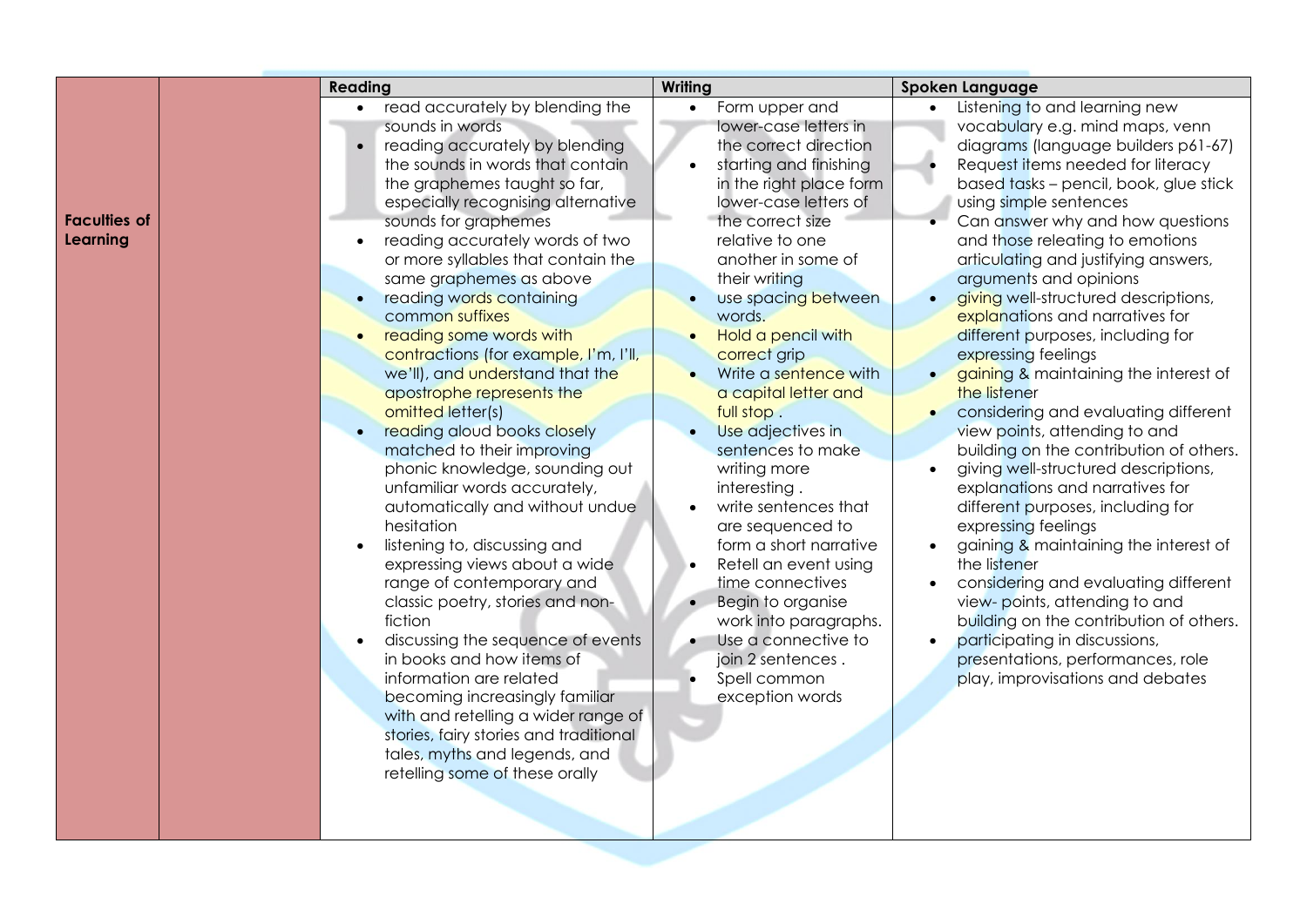|                | Maths - Number, Time, Length                                                                                                                                                                                                                                                                                                                                                                                                                                                               |                                                                                                                                                                                                                                                                                                                                                                                                                                                                                   |                                                                                                                                                                                                                                                          |  |  |  |
|----------------|--------------------------------------------------------------------------------------------------------------------------------------------------------------------------------------------------------------------------------------------------------------------------------------------------------------------------------------------------------------------------------------------------------------------------------------------------------------------------------------------|-----------------------------------------------------------------------------------------------------------------------------------------------------------------------------------------------------------------------------------------------------------------------------------------------------------------------------------------------------------------------------------------------------------------------------------------------------------------------------------|----------------------------------------------------------------------------------------------------------------------------------------------------------------------------------------------------------------------------------------------------------|--|--|--|
|                | <b>Number</b>                                                                                                                                                                                                                                                                                                                                                                                                                                                                              | Time/Length                                                                                                                                                                                                                                                                                                                                                                                                                                                                       | vocabulary                                                                                                                                                                                                                                               |  |  |  |
|                | Read and write numbers in numerals up<br>to 100<br>Partition a two-digit number into tens and<br>ones to demonstrate an understanding of<br>place value,<br>Add and subtract two-digit numbers and<br>ones, and two-digit numbers and tens,<br>where no regrouping is required,<br>Count in twos, fives and tens from 0 and<br>use this to solve problems<br>Know the value of different coins<br>Double numbers to 20<br>Make totals using different coins<br>Add amounts to give a total | Tell and write the time to the<br>quarter hour<br>Draw hands on a clock to<br>the quarter hour<br>Solve simple problems<br>involving time<br>Estimate how long a familiar<br>task will take<br>Time an activity and record<br>results<br>Order different sized objects<br>by size<br>Identify the shortest and<br>longest from a group of<br>objects<br>Estimate length using<br>standard and non-standard<br>units<br>Measure length using<br>standard and non-standard<br>units | numbers, count, add, subtract, plus, minus,<br>total, altogether, sum,<br>Time, o'clock, half past, quarter past, quarter<br>to, seconds, minutes, hours, clock, size, long,<br>short, longest, shortest, longer, shorter,<br>measure, centimeter, meter |  |  |  |
| <b>Choices</b> | <b>Science</b>                                                                                                                                                                                                                                                                                                                                                                                                                                                                             | <b>Design &amp; Technology</b>                                                                                                                                                                                                                                                                                                                                                                                                                                                    | Computing                                                                                                                                                                                                                                                |  |  |  |
|                | <b>Explore and examine changes to</b><br>materials that create new materials that<br>are usually not reversible - textiles and<br>patterns                                                                                                                                                                                                                                                                                                                                                 | <b>Understand and use winding</b><br>mechanisims                                                                                                                                                                                                                                                                                                                                                                                                                                  | Digital art and photography                                                                                                                                                                                                                              |  |  |  |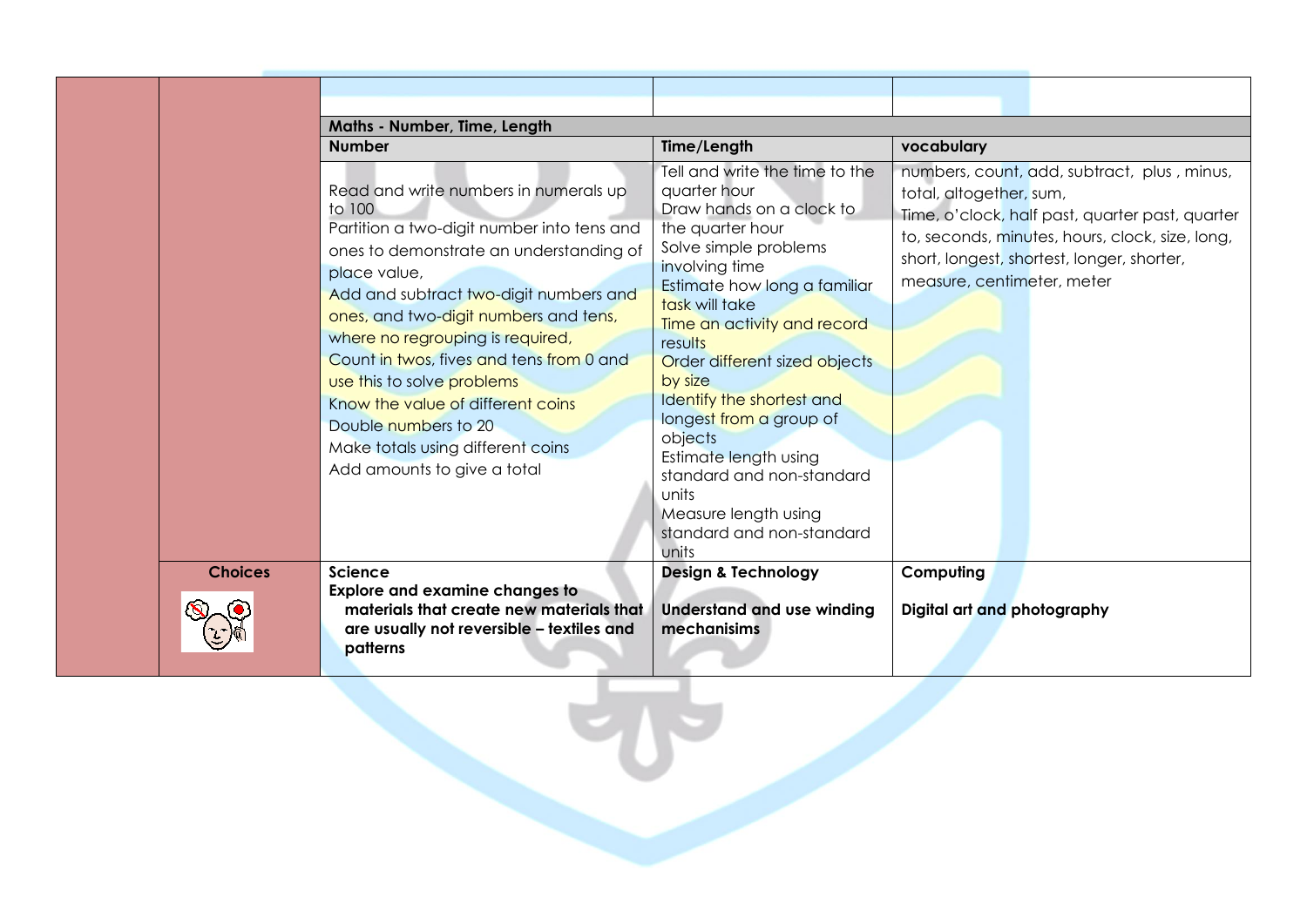|                  | Separate different materials using sieves<br>Describes something they observed in<br>simple terms<br>Talks about their findings<br>States what they found out through<br>experiment<br>Make a prediction about what might<br>happen and understand what is needed<br>for a fair test<br>Observes and describes the changes<br>different processes create, e.g. heating<br>and cooling<br>Talks about some changes as being<br>irreversible / reversible<br>Recognise that some substances can<br>exist in different states eg solid, liquid,<br>gases | Label some parts of a<br>winding mechanism such as<br>handle and axle<br>Use tools accurately and<br>safely<br>Select and name<br>appropriate tools and<br>materials<br>Make a simple winding<br>mechanism with support. | Take, store and retrieve photos with support<br>Edit photos with support<br>Create Computer generated art<br>Take a photo using an iPad with minimal<br>prompts.<br>Enhance the features of a photo with<br>minimal prompts.<br>Change the colour of a photo with minimal<br>prompts.<br>Use effect e.g. distortion to change a photo<br>with minimal prompts. |
|------------------|-------------------------------------------------------------------------------------------------------------------------------------------------------------------------------------------------------------------------------------------------------------------------------------------------------------------------------------------------------------------------------------------------------------------------------------------------------------------------------------------------------------------------------------------------------|--------------------------------------------------------------------------------------------------------------------------------------------------------------------------------------------------------------------------|----------------------------------------------------------------------------------------------------------------------------------------------------------------------------------------------------------------------------------------------------------------------------------------------------------------------------------------------------------------|
|                  |                                                                                                                                                                                                                                                                                                                                                                                                                                                                                                                                                       |                                                                                                                                                                                                                          |                                                                                                                                                                                                                                                                                                                                                                |
|                  |                                                                                                                                                                                                                                                                                                                                                                                                                                                                                                                                                       |                                                                                                                                                                                                                          |                                                                                                                                                                                                                                                                                                                                                                |
| <b>Community</b> | RE What special stories do we know?<br>Stories linked to world faiths<br>Identify stories that are special to them                                                                                                                                                                                                                                                                                                                                                                                                                                    | <b>Geography Explore the</b><br>world's countries with a focus<br>on Europe and North                                                                                                                                    | <b>PSHE, Citizenship &amp; RSE</b><br>Team work - challenges<br><b>Decision Making</b>                                                                                                                                                                                                                                                                         |
|                  | Listen and respond to a range of faith<br>stories                                                                                                                                                                                                                                                                                                                                                                                                                                                                                                     | America- A tour with the<br><b>Beatles</b>                                                                                                                                                                               | <b>Building Resilience - Resilience alphabet</b><br>To take on different roles within an activity                                                                                                                                                                                                                                                              |
|                  | Retell elements of simple religious stories<br>Say how a story makes them feel<br>Identify the moral or lesson from a story                                                                                                                                                                                                                                                                                                                                                                                                                           | History - significant<br>individuals from the 1960s link<br>to Literacy                                                                                                                                                  | and give clear instruction to others.<br>Take part in resilience activities that focus on<br>how we can be resilient                                                                                                                                                                                                                                           |
|                  | Name some important religious people<br>from the stories they have listened to                                                                                                                                                                                                                                                                                                                                                                                                                                                                        | Sequencing timeline of<br>events in the 1960s<br>Recognise significant<br>individuals from the 1960s                                                                                                                     | To contribute to and complete a class<br>challenge with an end goal<br>To carry out a class job, following visual<br>instructions to complete it independently.                                                                                                                                                                                                |
|                  |                                                                                                                                                                                                                                                                                                                                                                                                                                                                                                                                                       | through photographs.<br>Sequence a timeline of<br>events from 1960-1969<br>Retell a significant event with                                                                                                               |                                                                                                                                                                                                                                                                                                                                                                |
|                  | Art & Design                                                                                                                                                                                                                                                                                                                                                                                                                                                                                                                                          | the support of photographs.<br><b>PE</b>                                                                                                                                                                                 | <b>Music</b>                                                                                                                                                                                                                                                                                                                                                   |
|                  |                                                                                                                                                                                                                                                                                                                                                                                                                                                                                                                                                       |                                                                                                                                                                                                                          |                                                                                                                                                                                                                                                                                                                                                                |